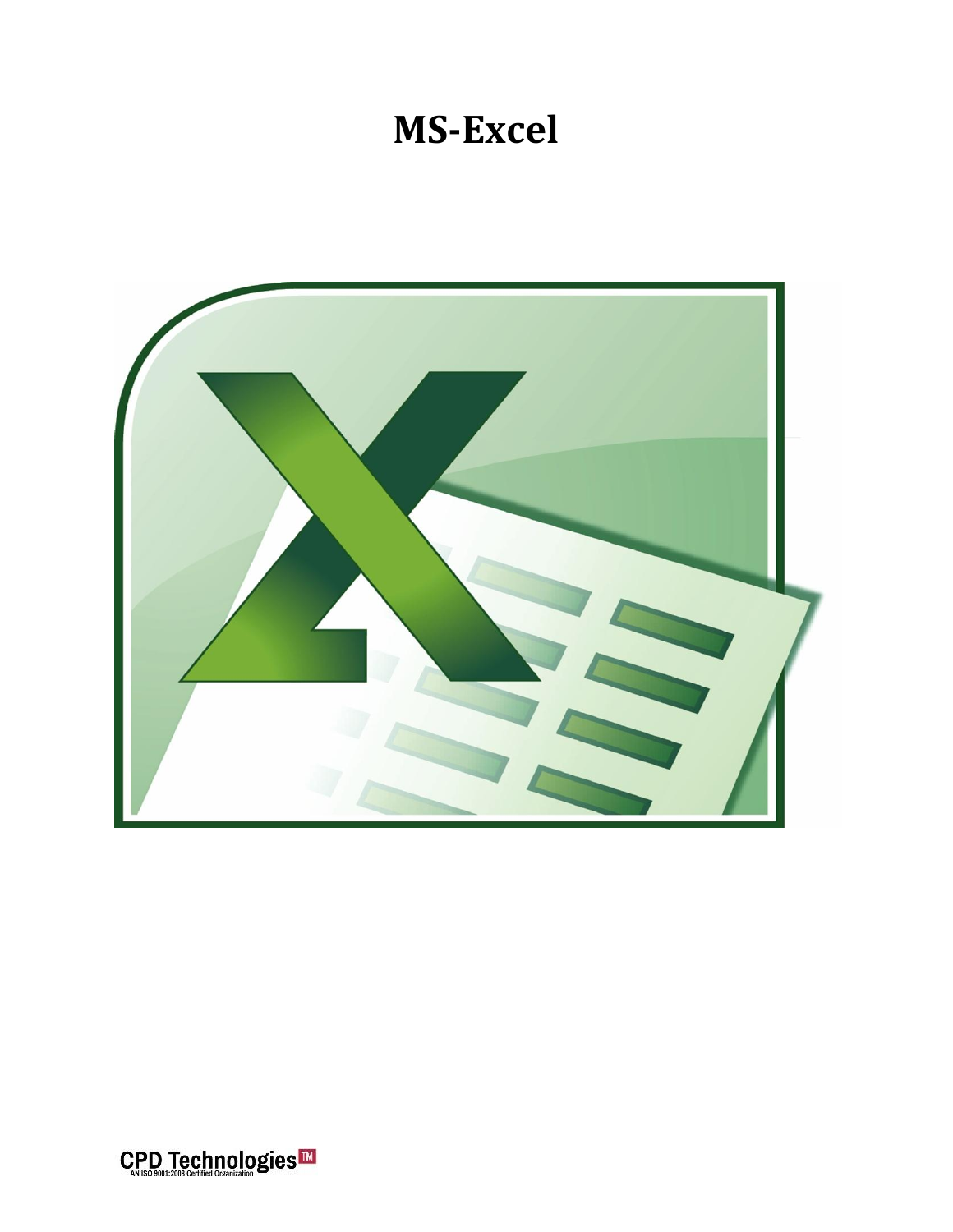| <b>BASIC EXCEL</b>                             |                                               |                                                                          |
|------------------------------------------------|-----------------------------------------------|--------------------------------------------------------------------------|
|                                                |                                               |                                                                          |
| Day-1                                          | Day-2                                         | Day-3                                                                    |
| Introduction                                   | Change column width or use Auto-Fit           | Working with Formulas                                                    |
| <b>Getting Started with Excel</b>              | Change row height or use Auto-Fit             | Using the =COUNT function                                                |
| Learning Basics of Excel                       | Hiding and unhiding columns and rows          | Round numbers using = ROUND                                              |
| Working with Ribbon                            | Save files and use Save As to copy a file     | $=$ NOW $=$ YEAR $=$ MONTH $=$ DAY                                       |
| <b>Excel Shortcuts</b>                         | <b>Using Print Preview</b>                    | $=$ TIME $=$ HOUR $=$ MINUTE $=$ TIME                                    |
| Navigation and movement<br>techniques          | Change displayed gridline colors              | Convert text =LOWER =UPPER<br>$=$ PROPER                                 |
| Formatting a worksheet                         | Select and change spreadsheet fonts           | Join text using =CONCATENATE                                             |
| Freezing vertical/horizontal panes             | Add borders, shading and patterns             | How to remove Space & Special Char                                       |
| Name and rename worksheets                     | How to group and ungroup objects              | How to use =VLOOKUP                                                      |
| Select font size, color, and<br>orientation    | Inserting a picture or clipart image          |                                                                          |
| Rotating text                                  | Commenting                                    |                                                                          |
| Wrapping text                                  | Use the Format Painter                        |                                                                          |
| Use the Format Painter                         | <b>Using Paste Special to copy values</b>     |                                                                          |
|                                                | Using Paste Special to transpose data         |                                                                          |
|                                                |                                               |                                                                          |
| Day-4                                          | Day-5                                         | Day-6                                                                    |
| Working with Formulas Cont.                    | Working with Formulas Cont.                   | Working with Formulas Cont.                                              |
| How to use =Lookup                             | Using formulas to calculate date/time         | Creating a dynamic range with offset                                     |
| How to use = Index & Match                     | <b>Calculating Working Days</b>               | <b>Using Text Function</b>                                               |
| Conditional formulas (IF                       |                                               |                                                                          |
| statement)<br>Using IF AND and IF OR           | Using = SUMIF = COUNTIF                       | <b>Using Choose Function</b><br>Finding the last day or first day of the |
| statements                                     | Using = SUMPRODUCT                            | month                                                                    |
| Using =LEFT, RIGHT MID                         | USING = RANK and how to Create Unique<br>Rank | <b>Using Floor/Ceiling</b>                                               |
| USING = FIND                                   | <b>Creating Rank in Multiple Parameters</b>   | Special Char & Subsitute in Excel                                        |
| Display values: = MIN = MAX and<br>$=INT$      | <b>Indirect Function and Name Range</b>       | Hyperlink                                                                |
| <b>USING IS FUNCTION AND Error</b><br>Checking | Depented Validations/Validation               |                                                                          |
|                                                |                                               |                                                                          |
| Day-7                                          | Day-8                                         | Day-9                                                                    |
| Working with Formulas Cont.                    | Working with Excel                            | Working with Data                                                        |
| Array Formulas                                 | <b>Conditional Formatting</b>                 | Using Convert Text to Columns Wizard                                     |
| The Subtotal Function                          | <b>Creating Charts</b>                        | Using the Go To feature                                                  |
| Formula Auditing                               | Working with Tables and PivotTables           | Sorting spreadsheet data                                                 |
| <b>Restricting Duplicate Data</b>              | Filtering with Slicers                        | <b>Protecting Cells</b>                                                  |
| Remove Duplicates from a Table                 |                                               | <b>Grouping Spreadsheets</b>                                             |
| <b>Filtering Data</b>                          |                                               | Data Consolidation                                                       |
| <b>Advanced Filtering</b>                      |                                               | <b>Linking Worksheets</b>                                                |
|                                                |                                               | Linking Workbooks                                                        |
|                                                |                                               | Moving or Copying sheets                                                 |

CPD Technologies<sup>™</sup>